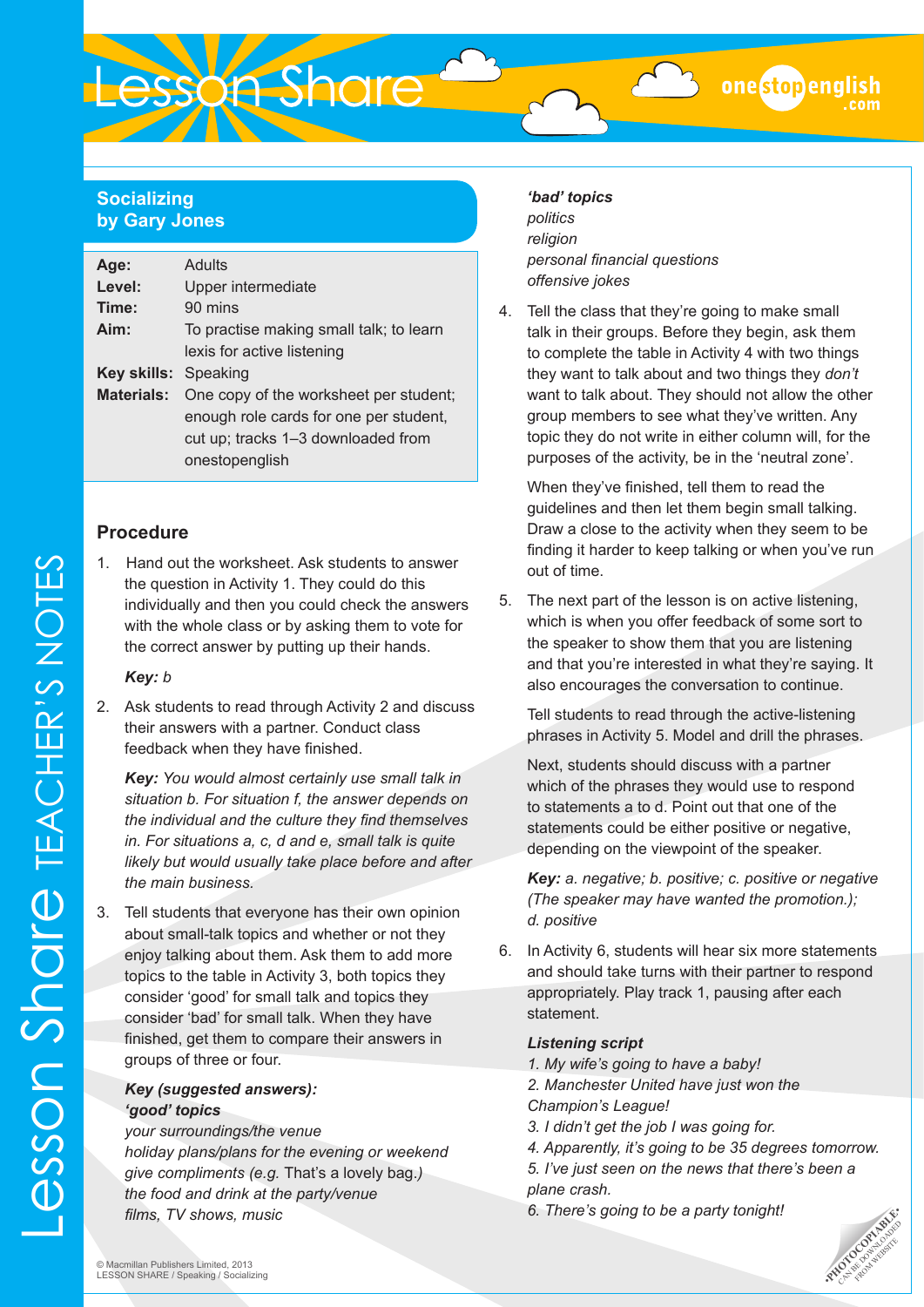onestopenglish

7. Tell the students that other approaches to active listening include providing short questions to express interest and indicating similarity or contrast to what has been said. Ask for volunteers to read out the two dialogues in Activity 7, which demonstrate these approaches.

Lesson Share

Now ask students to study the table, before covering the four shaded columns and taking turns with their partner to say the sentences in the first column and respond truthfully. Tell them that they should give extra information too. For example:

A: He's Spanish. B: Is he? I'm not. I'm Hungarian.

8. Activity 8 shows some more direct ways of getting the speaker to continue talking. Drill the phrases.

Now tell the students that they are going to hear a story. When you pause the audio, they should take it in turns with their partner to use one of the phrases from Activity 8. Play track 2 – follow along using the listening script below – and pause the audio where indicated to allow students time to respond.

#### *Listening script*

*You won't believe what happened to me yesterday. [pause]*

*A woman ran into the back of my car! I was waiting at red traffic lights when suddenly I heard a loud crash and I was pushed forward. I got out of my car and said, 'Look at what you've done!'*

#### *[pause]*

*She said she was really sorry and that she hadn't been concentrating.* 

#### *[pause]*

Lesson Share TEACHER'S NOTES

**ESSON SNOTE TEACHER'S NOTES** 

*Well, I gave her my insurance details. She seemed very upset and started crying.* 

#### *[pause]*

*I told her not to worry, that the insurance would sort it all out. It was then that she told me she wasn't insured.*

*Key: pause 1: Go on.; pause 2: And what did she say? / So how did she respond to that?; pause 3: So what happened next? / So then what happened? / What did you do next? / So then what did you do?; pause 4: What did you do next? / So then what did you do?*

9. In the next activity, students should form groups of three or four and take it in turns to tell a story

of something that happened to them, to someone they know or to a character in a book or film. Other members of the group should use phrases from Activity 8 that encourage the speaker to continue.

10. Explain to students that sometimes they may wish to join or leave a conversation. Activity 10 has sentences they can use for this. First, they should rearrange the words to make sentences, then decide which are for joining (they write *J* in the box) and which are for leaving (they write *L* in the box). Play track 3 so students can check their answers.

## *Listening script*

- *1. Well, I really must be running along.*
- *2. Oh, my word. Look at the time.*
- *3. Mind if I join you?*
- *4. Did I hear someone talking about …?*
- *5. Sorry, have to dash.*
- *6. Excuse me, are you here for the conference?*

*Key: 1. Well, I really must be running along. (L); 2. Oh, my word. Look at the time. (L); 3. Mind if I join you? (J); 4. Did I hear someone talking about …? (J); 5. Sorry, have to dash. (L); 6. Excuse me, are you here for the conference? (J)*

The students are now going to take part in a role play. Put them into groups of four and give one role card to each member of each group. Give the **Student C** card to the most advanced student.

Check that the students understand their roles. Ensure that **Student D** stands or sits apart from the group at the beginning of the role play. Explain that **Student D** should only join the conversation when you shout *Join!* and that **Student B** should leave the conversation when you shout *Leave!*  Students A, B and C begin the conversation. Let the role play begin. After about two minutes call out *Join!* After about another five minutes call out *Leave!* Ensure that the role play continues for at least another two minutes.

The role play can still be done with more than four students to a group, by having more than one **Student A.** If you have only three students to a group, leave out the **Student A** card.

Depending on time, you might want to repeat the role play, with the students taking different roles.

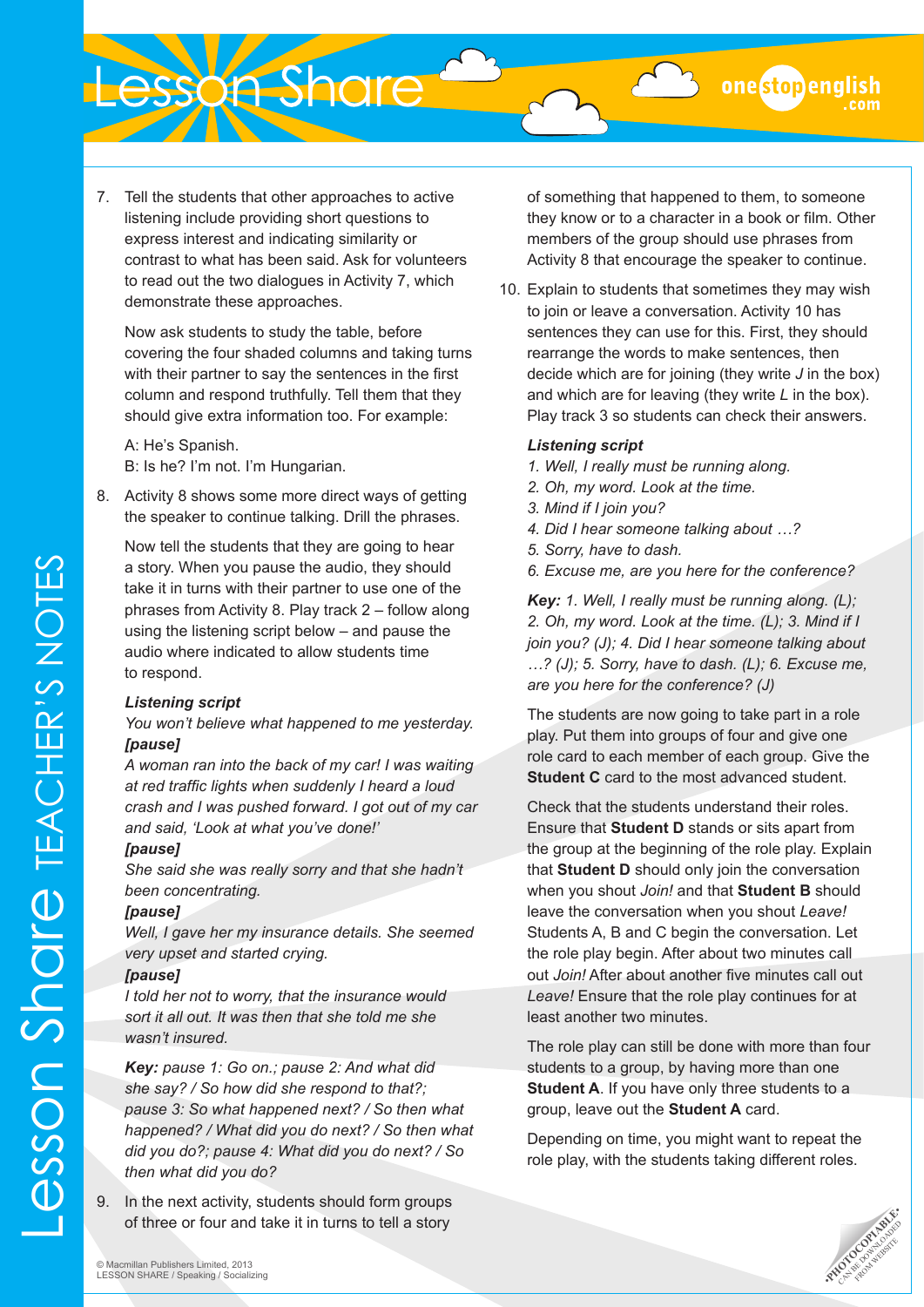# Lesson Share

# **Activity 1**

## **What is small talk? Choose the correct answer.**

- a. a very short conversation
- b. conversation about light topics such as the weather
- c. a conversation in which the speakers use only very short sentences

# **Activity 2**

**How likely are you to use small talk in each of the situations below? Discuss your answers with a partner.** 

- a. a business meeting
- b. a party
- c. a presentation

d. a conference

onestopeng

- e. a job interview
- f. a bus or train

# **Activity 3**

**Add more 'good' and 'bad' small-talk topics to the table (according to your own opinion). Then compare your lists in small groups.**

| 'good' topics   | 'bad' topics         |
|-----------------|----------------------|
| current affairs | your love life       |
| the weather     | the football results |
|                 |                      |
|                 |                      |
|                 |                      |
|                 |                      |
|                 |                      |
|                 |                      |

# **Activity 4**

**You're going to make small talk with your group. First, complete the table below but don't let your group see what you've written.**



## **Now, read these guidelines before beginning to make small talk with your group.**

- Try to talk about your  $\bigodot$  topics as much as possible.
- If someone is talking about one of your  $\bigodot$  topics, change the subject as soon as you can.
- If the conversation is in the **neutral zone**, continue talking until you become bored, then change the topic to one of your topics.

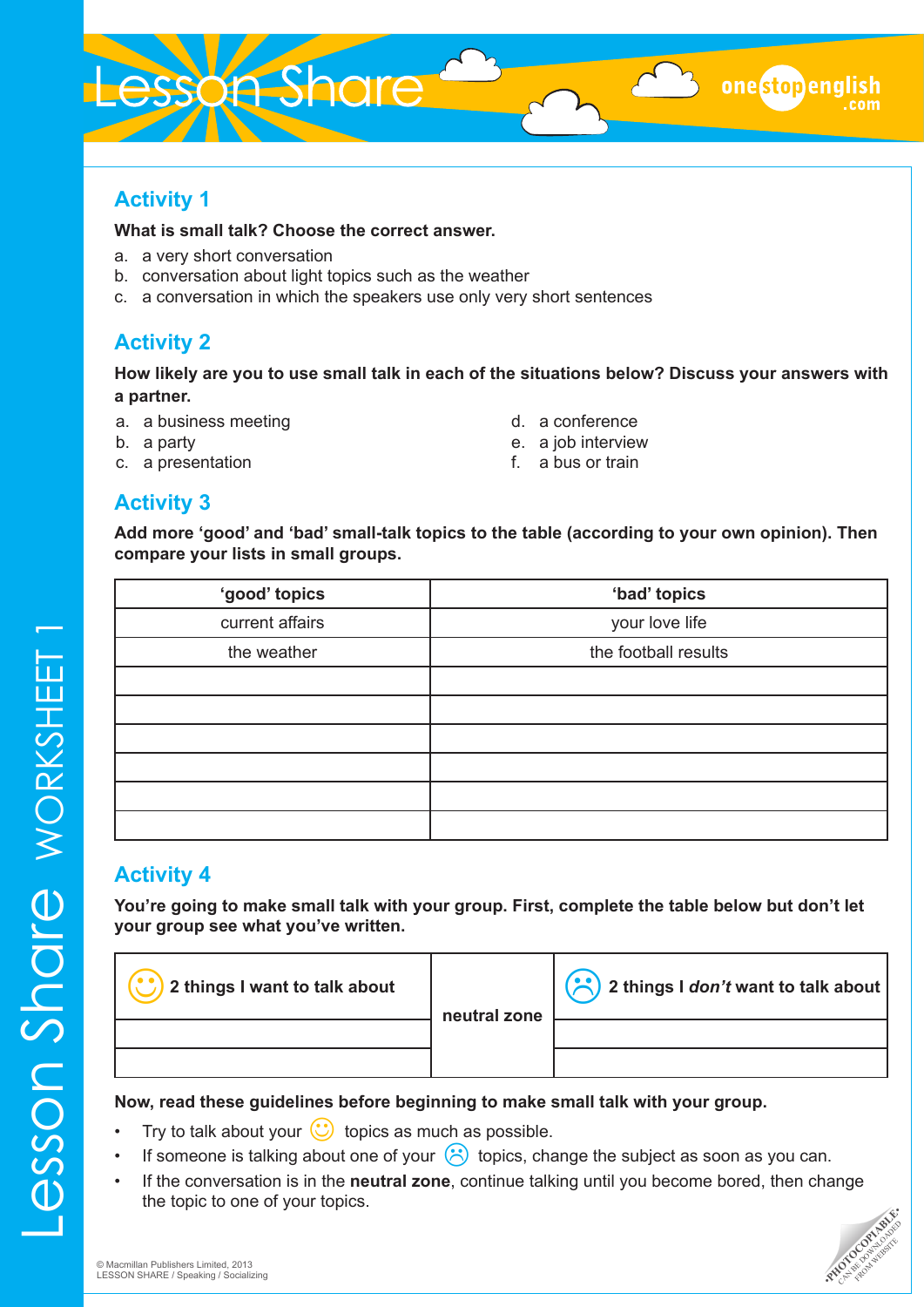# esson Share

**If someone says something which is very positive, happy or pleasing, you can say:**

| Really?                  | That's amazing!       | That's incredible! |
|--------------------------|-----------------------|--------------------|
| <b>That's fantastic!</b> | <b>You're joking!</b> | You're kidding!    |

**If someone says something strongly negative, sad or disappointing, you can say:**

Really? **Oh no!** That's awful! That's terrible!

## **How would you respond to the following statements? Discuss your ideas with a partner.**

- a. My company are making 500 people redundant, me included.
- b. I'm getting married next month!
- c. Hey, guess what? John's been promoted to manager!
- d. Hey, did I tell you I won that huge order I was telling you about?

# **Activity 6**

**Listen to some more statements and take turns to respond appropriately.**

# **Activity 7**

# **Read the following dialogues.**

**A:** That man standing at the bar is Spanish. **B:** Is he? So am I! I must talk to him.

**A:** I'd love to go to Brazil!

**B:** Me too! I'd love it! Imagine all that samba!

**C:** Would you? I wouldn't. It's too hot for me.

**Study the table below for one minute, then cover the four shaded columns. In pairs, take turns saying the sentences in the first column, with your partner responding truthfully.** 

| sentence                             | question      | similarity                   | contrast    |                       |  |
|--------------------------------------|---------------|------------------------------|-------------|-----------------------|--|
| He's Spanish.                        | Is he?        | So am I.                     | Me too.     | I'm not.              |  |
| She isn't working<br>at the moment.  | Isn't she?    | Neither am I.<br>Me neither. |             | Oh, I am.             |  |
| I like football.                     | Do you?       | So do I.                     | Me too.     | I don't (I'm afraid). |  |
| don't like<br>horror movies.         | Don't you?    | Neither do I.                | Me neither. | Oh, I do.             |  |
| I've been to China.                  | Have you?     | So have I.                   | Me too.     | I haven't.            |  |
| I haven't seen the<br>Bond film yet. | Haven't you?  | Neither have I.              | Me neither. | Oh, I have.           |  |
| I'd love to go<br>to Brazil.         | Would you?    | So would I.                  | Me too.     | I wouldn't.           |  |
| I wouldn't eat<br>raw fish.          | Wouldn't you? | Neither would I.             | Me neither. | Oh, I would.          |  |



onestopeng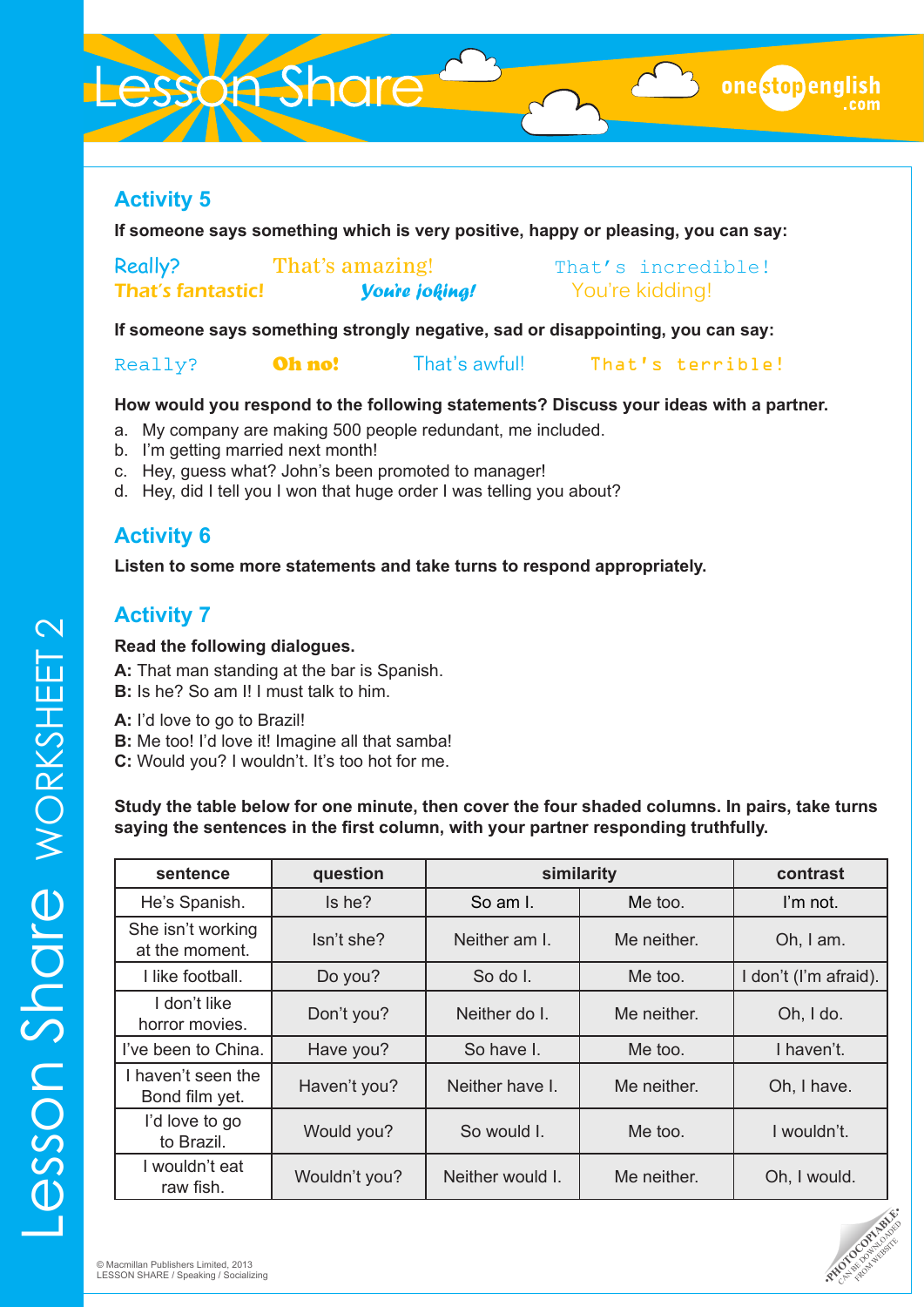# esson Share

# **Activity 8**

**If someone is telling a story, there are more direct ways of encouraging the speaker to continue. For example:** 

onestopeng

Go on. So what happened next? / So then what happened? What did you do next? / So then what did you do? And what did she say? / So how did she respond to that?

**Listen to someone telling a story. When your teacher pauses the audio, use one of the phrases above.** 

# **Activity 9**

**Take turns to tell a story about something that happened to:** 

you someone you know a character in a book or film.

**Other members of the group, use phrases that encourage the speaker to continue.**

# **Activity 10**

**Rearrange the words to make sentences. Then decide which are for joining, and which are for leaving conversations. Write** *J* **or** *L* **in the boxes.**

| be               | along | really |      | running | well   | must |     |                |
|------------------|-------|--------|------|---------|--------|------|-----|----------------|
| 2.<br>my         | time  | oh     | word | at      | the    | look |     |                |
| 3. join          | if    |        | mind | you     |        |      |     |                |
| 4.<br>someone    | about |        | did  | talking | hear   | . ?  |     |                |
| 5. dash          | sorry | to     | have |         |        |      |     |                |
| 6.<br>conference | here  | are    | me   | you     | excuse | the  | for | $\overline{?}$ |